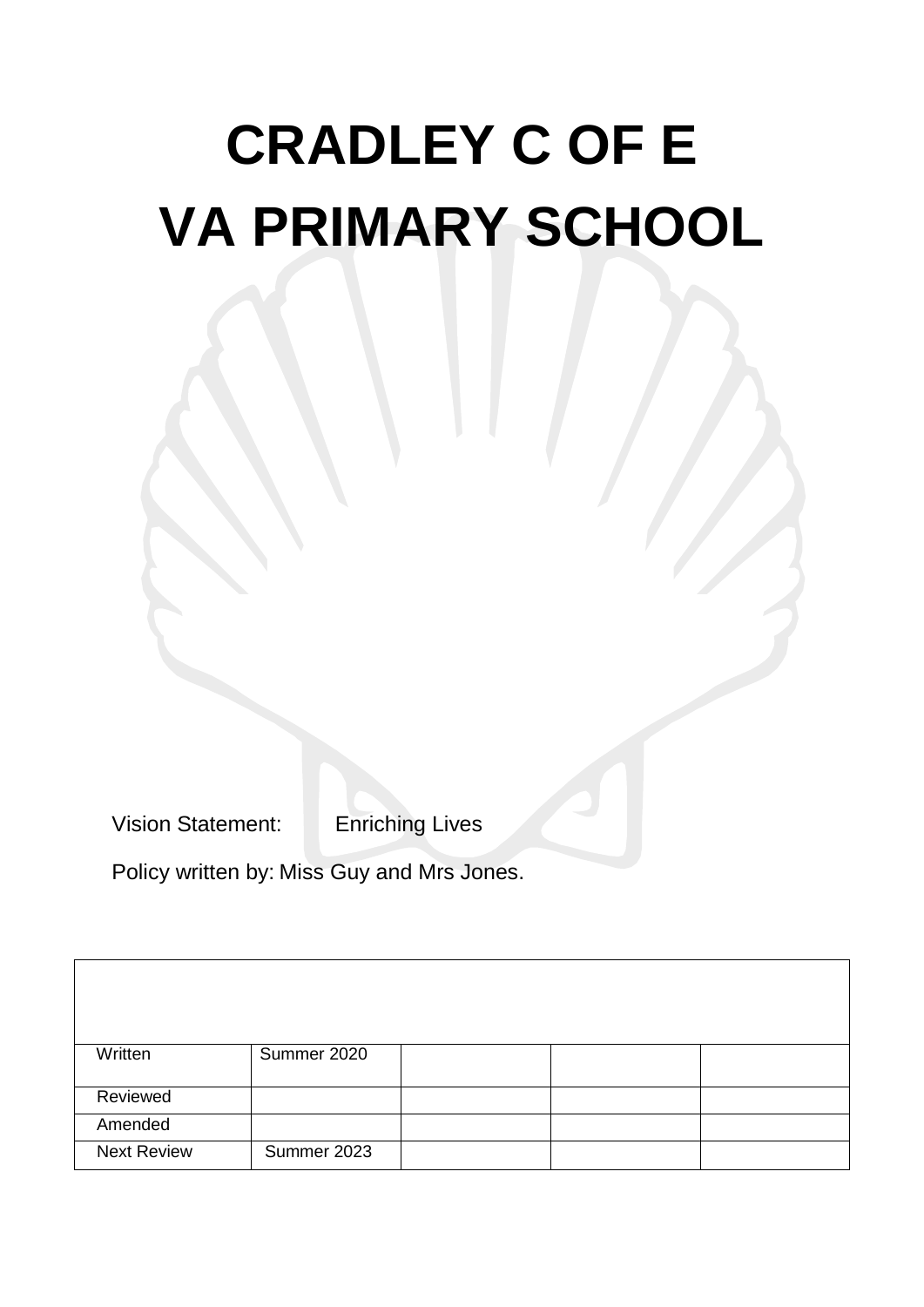# **A. Related Cradley School Policies**

This Anti-Racism Policy should be read in conjunction with:

- Behaviour Policy: Rewards and Sanctions;
- Ant-Bullying Policy;
- Safeguarding and Child Protection Policy and KCSIE;
- E-safety Policy;
- Prevent Policy
- Student Charter
- Pupil code of conduct

## **B. Introduction**

The United Kingdom is a multi-ethnic country with a significant migrant population and Cradley CE School supports children of all ethnicities. It is essential we take steps to educate our pupils about issues related to racism while highlighting the positive cultural value of a diverse ethnic mix from a global perspective.

Cradley CE School will be pro-active in implementing its duties described in the *Race Amendment Act 2000 and the Equality Act 2010*. The school will seek to promote racial equality and good race relations, and to eliminate racial discrimination.

The school is committed to identifying and removing discriminatory practices and any form of racism or racist behaviour.

## **C. Aims of the School Anti-Racism Policy**

The school aims to promote in the widest sense a happy and nurturing environment in which individuals are appreciated and respected; all pupils and staff are expected to further this objective.

Racism is addressed across the curriculum for example in PSHCE, Religious Studies and Collective Worship events.

Cradley CE School aims to promote race equality and actively tackle racial discrimination within all areas of school life:

- to challenge racial discrimination, racist behaviour, racist language or harassment, prejudice and stereotyping, however thoughtless or unintentional;
- to make sure that all students and staff are encouraged and supported to achieve their full potential;
- to provide an environment which respects and values diversity and shows consideration for the traditions, cultures and religious practices of people from different racial groups and different geographical regions;
- to prevent direct and indirect, overt and covert discrimination on grounds of race or geographical origin
- to assist in the identification of possible barriers to equality of opportunity for students and staff and to ensure that these barriers are addressed where possible.

## **D. Definition of Racism**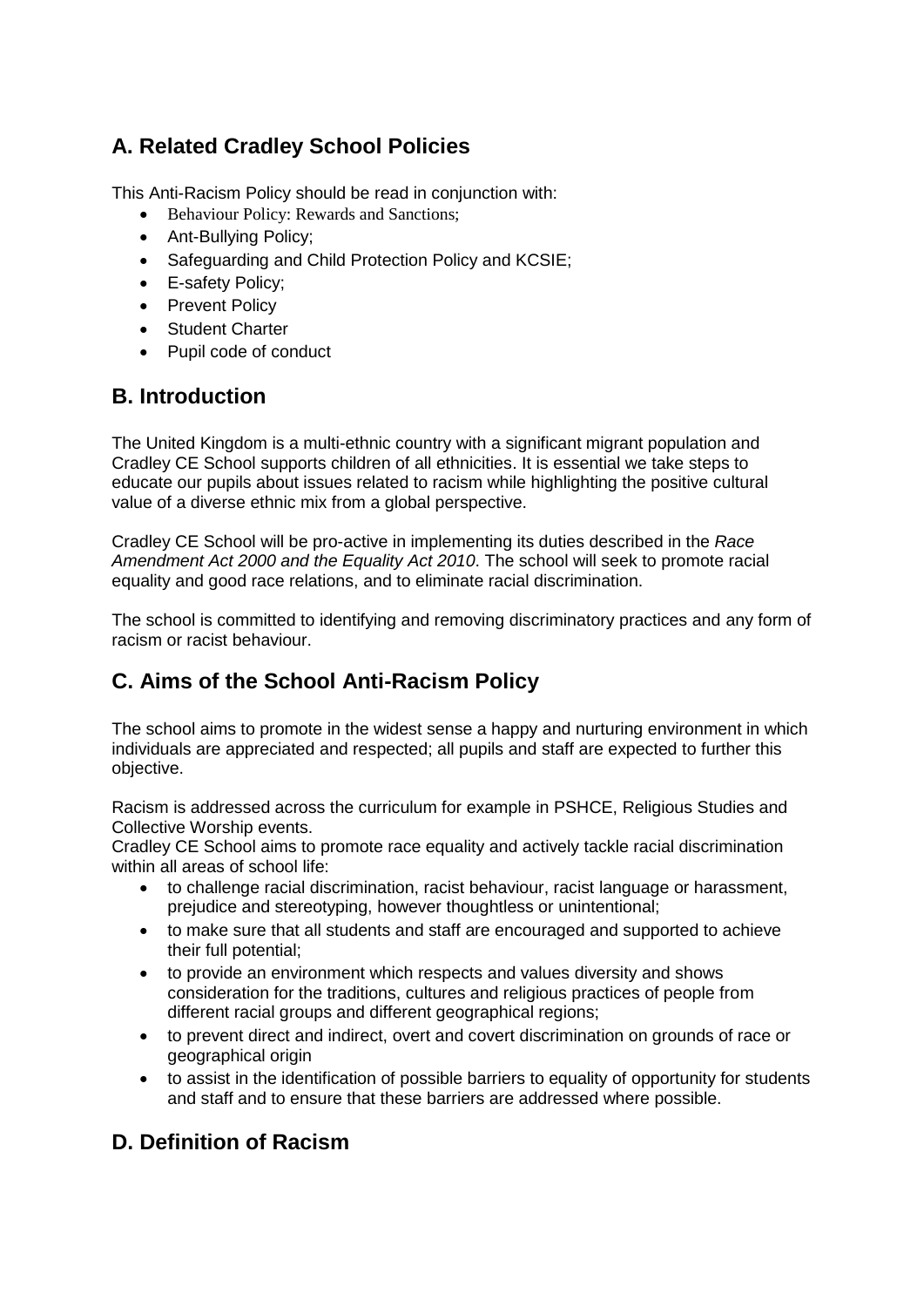Racism is a form of bullying. It can be both (a) **institutional** and (b) **personal**, overt or subtle, intentional or unintentional.

#### **a. Institutional racism:**

- *The Stephen Lawrence Inquiry Report* defined this as: 'The collective failure of an organisation to provide an appropriate and professional service to people because of their colour, culture or ethnic origin. It can be seen or detected in processes, attitudes and behaviour which amount to discrimination through unwitting prejudice, ignorance, thoughtlessness and racist stereotyping which disadvantage minority ethnic people.'
- When a child is subject to racist bullying or harassment, their behaviour and attainment are likely to be affected; if the behaviour is treated in isolation without taking into consideration the issues and effects of racism, this can be described as institutional racism. The racist element must be explicitly recognised and dealt with.
- This type of racism is also covert and indirect and therefore can be difficult to identify and address. It is often evident in the assumptions, beliefs and values that affect people's instinctive responses. In can be demonstrated subconsciously in subtle ways and Cradley School recognises the need consciously to challenge such attitudes.

#### **b. Personal racism:**

This is often direct and identifiable and can be manifested through harassment and offensive behaviour in the following ways:

- Physical assault against a person or group due to their colour, ethnicity, geographical origin or culture;
- Derogatory name calling, insults, ridiculing and racist jokes;
- Racist graffiti;
- Provocative behaviour such as wearing racists badges or insignia;
- Verbal abuse and threats:
- Incitement of others to behave in a racist way;
- Racist comments within the context of lessons.

### **E. Accountability and Responsibility**

The Board of Governors, with the assistance of the Headteacher and senior members of staff, is responsible for ensuring that the school meets its commitments under its Anti-Racism Policy. In addition, they will provide any necessary help to staff to keep up to date with any changes in race relations legislation.

- The Headteacher will ensure that all staff are aware of their responsibilities and are given the support to exercise this responsibility.
- All racist incidents that are reported will need to be investigated and recorded.
- All staff are required to promote racial equality and good race relations.
- Staff are expected not to discriminate on racial grounds and are expected to attend training or to read information provided by the Headteacher about any changes to relevant legislation.
- Staff are expected always to challenge racist and geographically-biased attitudes and behaviour.
- Staff are also expected to be aware of the need to report suspicions of racism to the Headteacher or Deputy Head.
- The appropriate managers are expected to make visitors and contractors aware of and comply with the school's Anti-Racism Policy.
- Where appropriate the School will be prepared to contact the police if a racial crime has been committed.